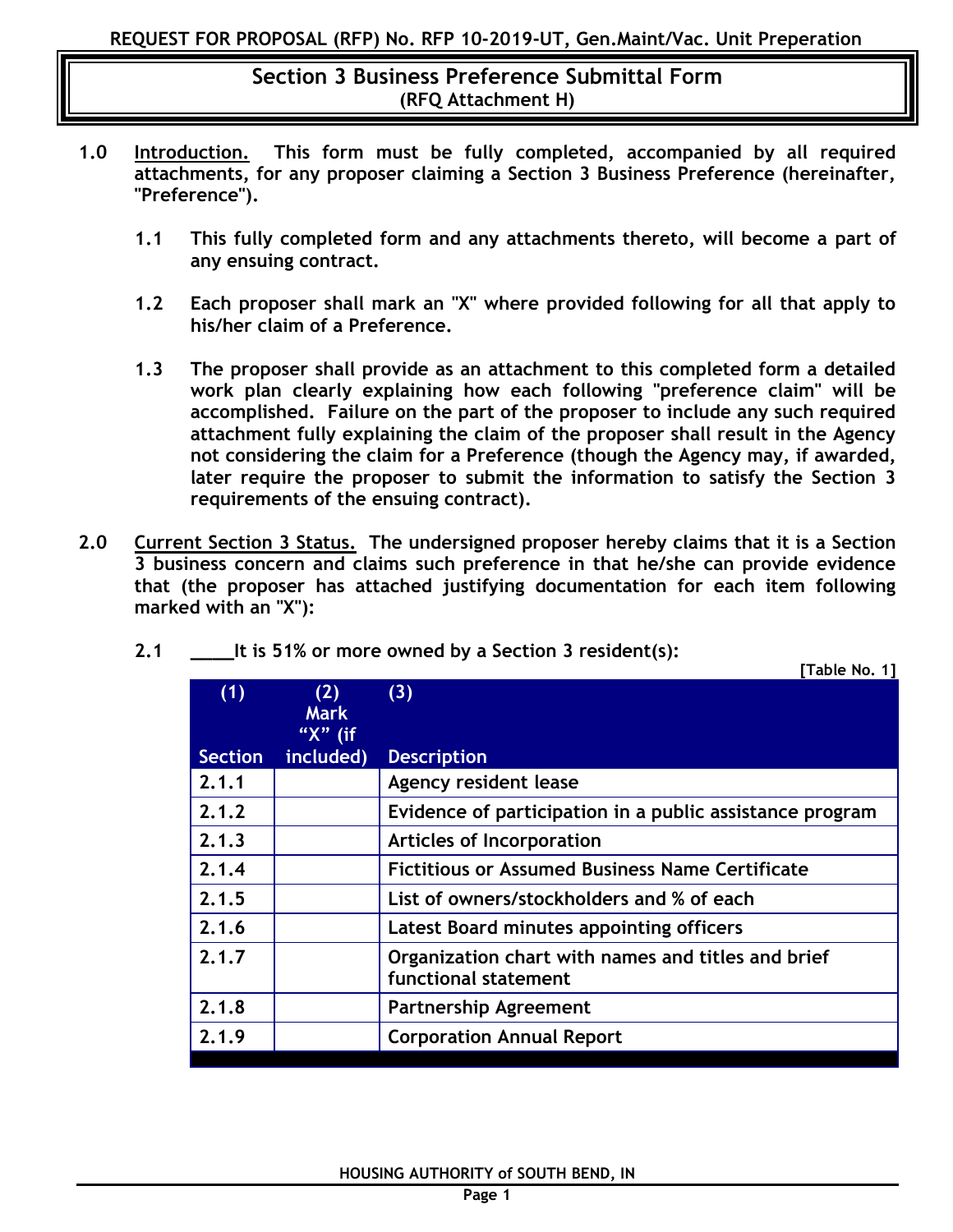- **2.2 \_\_\_\_ At least 30% of its full-time employees include persons that are currently Section 3 residents, or within 3 years of the date of first employment with the business concern were Section 3 residents:**
	- **[Table No. 2] (1) Classification (2) Total Number of Current Permanent Employees (3) Total Number of Section 3 Resident Employees Trainees Apprentices Journeypersons Laborers Supervisory Superintendent Professional Clerical Other:**
	- **2.2.1 To justify this claim, please see the immediate-following:**

**2.2.2 Attach a listing of all employees listed within column (3) above, including name and total annual income. Also attach proof of the income, such as a copy of the last tax return (please be sure to "black-out" all but the last 4 digits of the person(s) social security number), or any documentation showing proof of the receipt of public assistance.**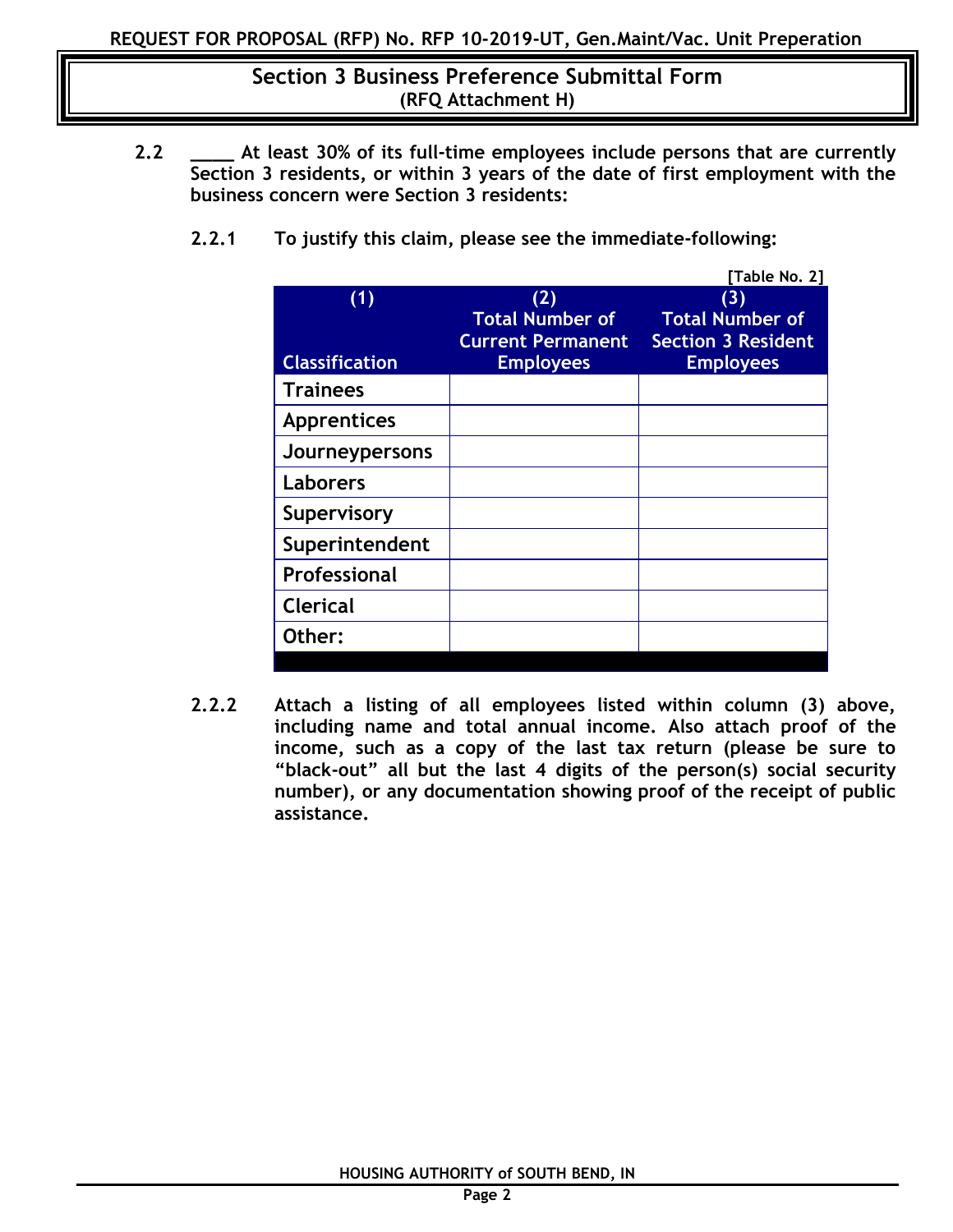- **2.3 \_\_\_\_ He/she has a commitment to subcontract in excess of 25% of the dollar award of all subcontracts to be awarded to a Section 3 business concern.**
	- **2.3.1 To justify this claim, please see the immediate-following:**

|                                  |                        | [Table No. 3]         |
|----------------------------------|------------------------|-----------------------|
| (1)                              | (2)                    | (3)                   |
|                                  |                        | Percentage the        |
|                                  |                        | Subcontract(s)        |
|                                  |                        | is/are of the         |
|                                  |                        | <b>Total Proposed</b> |
|                                  |                        |                       |
| <b>Name of Section 3 Firm</b>    | <b>Total Amount of</b> | <b>Contract</b>       |
| <b>Receiving the Subcontract</b> | Subcontract(s)         | <b>Amount</b>         |
|                                  | \$                     | %                     |
|                                  |                        | %                     |

- **2.3.2 Attach for each firm listed immediately above:**
	- **2.3.2.1 A detailed description of the subcontracted activity; and**
	- **2.3.2.2 A fully completed Profile of Firm form.**
	- **2.3.2.3 Proof of the income of the ownership of the Section 3 firm receiving the subcontract, such as a copy of the last tax return for the owner(s) (please be sure to "black-out" all but the last 4 digits of the person(s) social security number) or any other documentation showing proof of receipt of public assistance.**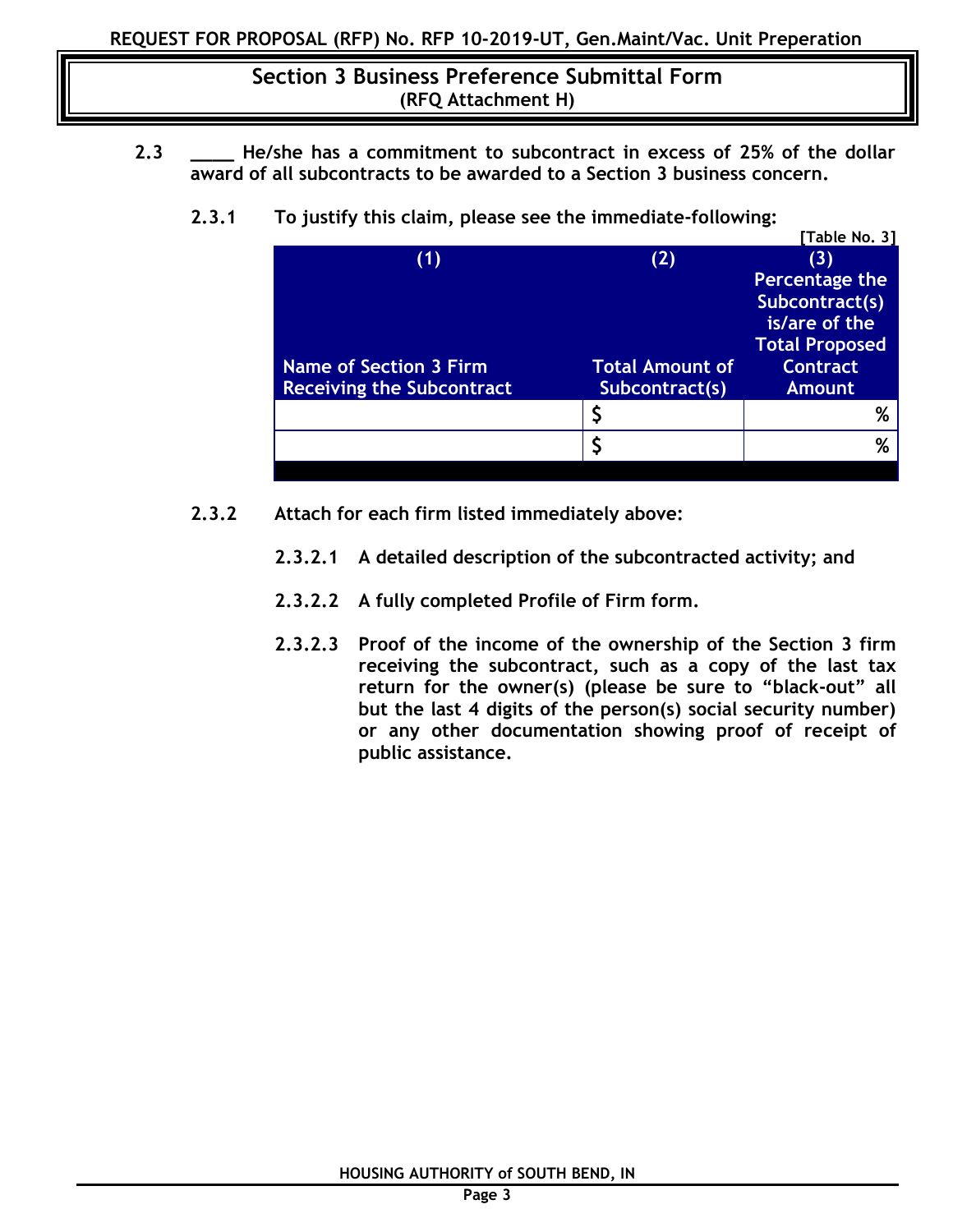**3.0 As further detailed herein, which of the following priority are you claiming? (NOTE: Mark with an "X" the highest claimed Priority only.)** 

**[Table No. 4]**

| <b>Priority</b><br><b>Claimed</b><br>(Mark "X") | <b>Max Point</b><br>Value | <b>Factor</b><br><b>Type</b> | <b>Factor Description</b>                                                                                                                                                                                                                                                                                                                                                                                       |
|-------------------------------------------------|---------------------------|------------------------------|-----------------------------------------------------------------------------------------------------------------------------------------------------------------------------------------------------------------------------------------------------------------------------------------------------------------------------------------------------------------------------------------------------------------|
|                                                 |                           | Objective                    | SECTION 3 BUSINESS PREFERENCE PARTICIPATION.<br>(NOTE: A maximum of 15 points awarded).                                                                                                                                                                                                                                                                                                                         |
|                                                 | 15 points                 |                              | Priority I, Category 1a. Business concerns that are<br>51 percent or more owned by residents of the<br>housing development or developments for which<br>the Section 3-covered assistance is expended.                                                                                                                                                                                                           |
|                                                 | 13 points                 |                              | Priority II, Category 1b. Business concerns whose<br>workforce includes 30 percent of residents of the<br>housing development for which the Section 3-<br>covered assistance is expended, or within three (3)<br>years of the date of first employment with the<br>business concern, were residents of the Section 3-<br>covered housing development.                                                           |
|                                                 | 11 points                 |                              | Priority III, Category 2a. Business concerns that are<br>51 percent or more owned by residents of any<br>other housing development or developments.                                                                                                                                                                                                                                                             |
|                                                 | 9 points                  |                              | Priority IV, Category 2b. Business concerns whose<br>workforce includes 30 percent of residents of any<br>housing<br>other<br>public<br>development<br>or<br>developments, or within three (3) years of the date<br>of first employment with the business concern,<br>were "Section 3" residents of any other public<br>housing development.                                                                    |
|                                                 | 7 points                  |                              | Priority V, Category 3. Business<br>concerns<br>participating in HUD Youth-build programs being<br>carried out in the metropolitan area in which the<br>Section 3-covered assistance is expended.                                                                                                                                                                                                               |
|                                                 | 5 points                  |                              | Priority VI, Category 4a. Business concerns that<br>are 51 percent or more owned by Section 3<br>residents in the metropolitan area, or whose<br>permanent, full-time workforce includes no less<br>than 30 percent of Section 3 residents in the<br>metropolitan area, or within three (3) years of the<br>date of employment with the business concern,<br>were Section 3 residents in the metropolitan area. |
|                                                 | 3 points                  |                              | Priority VII, Category 4b. Business concerns that<br>subcontract in excess of 25 percent of the total<br>amount of subcontracts to Section 3 business<br>concerns.                                                                                                                                                                                                                                              |